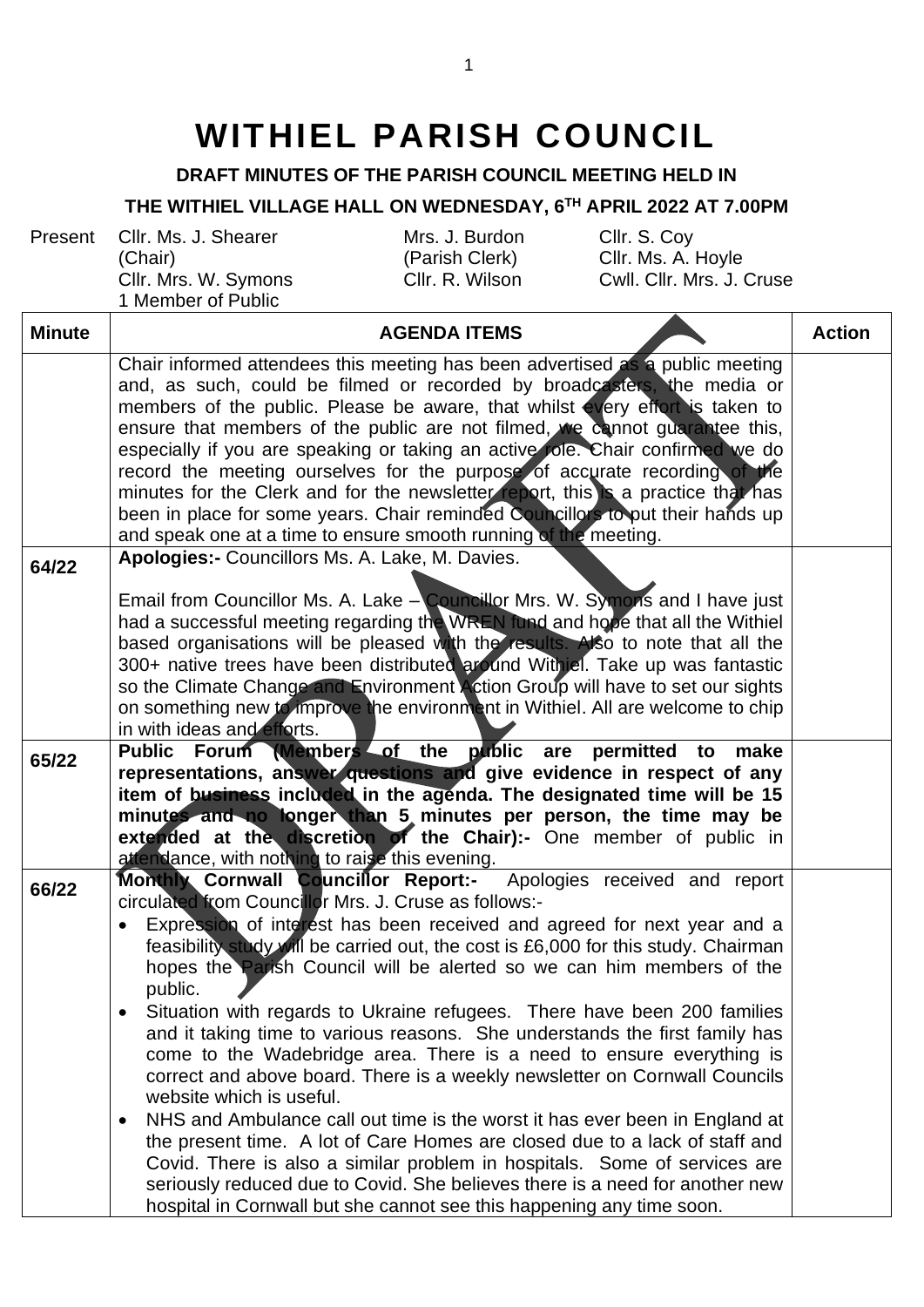|       | Chair reported there is a slightly contenicious planning application to be                                                                                                                                                                                                                                                                                                                                                                                                                                                                                                                                                                                                                                                                                                                                                                                                                                      |                        |
|-------|-----------------------------------------------------------------------------------------------------------------------------------------------------------------------------------------------------------------------------------------------------------------------------------------------------------------------------------------------------------------------------------------------------------------------------------------------------------------------------------------------------------------------------------------------------------------------------------------------------------------------------------------------------------------------------------------------------------------------------------------------------------------------------------------------------------------------------------------------------------------------------------------------------------------|------------------------|
|       | discussed this evening and she would like her opinion on the matter.<br>Chair thanked Cornwall Councillor Mrs. J. Cruse for her report this evening.                                                                                                                                                                                                                                                                                                                                                                                                                                                                                                                                                                                                                                                                                                                                                            |                        |
| 67/22 | Members Declaration of Interest on items raised on the Agenda/Requests                                                                                                                                                                                                                                                                                                                                                                                                                                                                                                                                                                                                                                                                                                                                                                                                                                          |                        |
|       | for Dispensation:- None.                                                                                                                                                                                                                                                                                                                                                                                                                                                                                                                                                                                                                                                                                                                                                                                                                                                                                        |                        |
| 68/22 | Confirmation of Parish Minutes from the Main Meeting held on the 2nd<br>March 2022:- Resolved the Minutes of the Monthly Meeting held on the 2 <sup>nd</sup><br>March 2022 as circulated were confirmed as a true and accurate record and duly<br>signed by the Chair (Proposed: Councillor S. Coy; Seconded: Councillor R.                                                                                                                                                                                                                                                                                                                                                                                                                                                                                                                                                                                     |                        |
|       | <b>Wilson) Motion Carried</b><br>Matters Arising from the Monthly Minutes of the Meeting held on the 2nd                                                                                                                                                                                                                                                                                                                                                                                                                                                                                                                                                                                                                                                                                                                                                                                                        |                        |
| 69/22 | March 2022:- No Matters Arising.                                                                                                                                                                                                                                                                                                                                                                                                                                                                                                                                                                                                                                                                                                                                                                                                                                                                                |                        |
| 70/22 | Highway Issues in the Parish (Including (a) Update on HGV Signage; (b)<br><b>Update on Parking in Withiel):-</b>                                                                                                                                                                                                                                                                                                                                                                                                                                                                                                                                                                                                                                                                                                                                                                                                |                        |
|       | Update on HGV Signage:- Chair reported this was noted in the Cornwall<br>Councillors report above.                                                                                                                                                                                                                                                                                                                                                                                                                                                                                                                                                                                                                                                                                                                                                                                                              |                        |
|       | Update on Parking in Withiel:- Chair reported this was to be deferred to allow<br>Councillors to review the new Highways Code. It was suggested that Councillor<br>M. Davies may have spoken with the owners. Councillor Mrs. W. Symons<br>reported the owners have been informed that they can park in the Village Hall                                                                                                                                                                                                                                                                                                                                                                                                                                                                                                                                                                                        | Cwll.                  |
|       | Car Park. Chair asked whether Cornwall Councillor Mrs. J. Cruse could possibly<br>follow up, she advised the Community Police Officer would be the best person to<br>follow up Action: Cornwall Councillor Mrs. J. Cruse.                                                                                                                                                                                                                                                                                                                                                                                                                                                                                                                                                                                                                                                                                       | CIIr. Mrs.<br>J. Cruse |
| 71/22 | Footpath Issues in the Parish:- Chair reported that all the materials have now<br>been delivered to our Contractor and he will commence the necessary repairs.                                                                                                                                                                                                                                                                                                                                                                                                                                                                                                                                                                                                                                                                                                                                                  |                        |
| 72/22 | Annual Documentation to be reviewed Code of Conduct: - It was resolved<br>to approve the Code of Conduct as circulated (Proposed: Councillor S. Coy;<br>Seconded: Councillor R. Wilson) All in Favour Action: Clerk.                                                                                                                                                                                                                                                                                                                                                                                                                                                                                                                                                                                                                                                                                            | <b>Clerk</b>           |
| 73/22 | Planning Applications received at the pleeting and prior to the meeting;<br>Planning Pre-Applications; Planning Results; Planning Correspondence;<br>Any letters received for or against any Planning Applications:-<br><b>Planning Applications:-</b><br>PA22/02666 - Mr. Phillip Vincent - Removal of Condition 5 relating to<br>agricultural occupancy on application 6/87/0720/OOP granted on 6 <sup>th</sup> July 1987,<br>Kerris Vale, Kerriers Road, Inches, Bodmin - Withiel Parish Council agrees<br>with the refusal of the previous application which is not in line with the<br>Withiel Neighbourhood Development Plan. There is a need for rural<br>workers to own property within the locality and the market will set the<br>price. Councillors are concerned it could be sold as a second home<br>(Proposed: Councillor S. Coy; Seconded: Councillor Ms. A. Hoyle)<br><b>Planning Results:-</b> | <b>Clerk</b>           |
|       | PA20/09342 – Green Waste Company – F. Richards – Proposed extension to<br>existing operations – namely the construction of a concrete pad on which would<br>take place waste wood reception and processing and ancillary developments<br>including the use of machinery for processing/stockpiling of materials and<br>associated drainage and landscaping works, Fields at OS Grid Ref:<br>199444/62590, Roche - Approved                                                                                                                                                                                                                                                                                                                                                                                                                                                                                      |                        |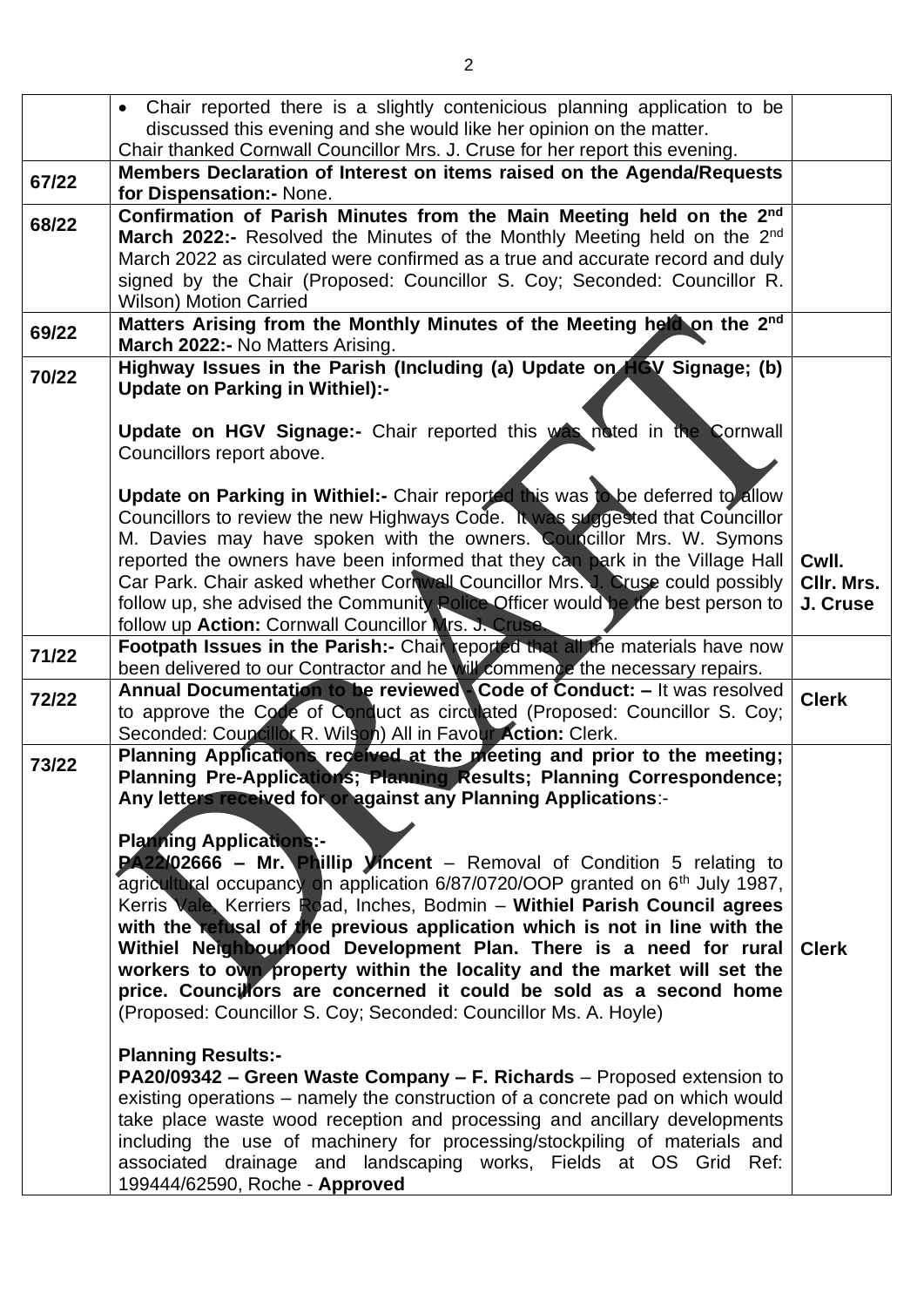| 74/22 | Monthly Accounts for Approval including (a) Any Financial Matters<br>(Including applications for Grants & Donations if received; (b) Membership |              |
|-------|-------------------------------------------------------------------------------------------------------------------------------------------------|--------------|
|       | to Cornwall Association of Local Councils in the sum of £209.70 plus vat):-                                                                     |              |
|       | It was proposed that the Council approve the accounts as listed below for                                                                       |              |
|       | payments up to 31 <sup>st</sup> March 2022 and for April 2022 as circulated on schedules                                                        |              |
|       | (Proposed: Councillor S. Coy; Seconded: Councillor Ms. J. Shearer)                                                                              |              |
|       | HSBC - Bank Charges<br>£8.00<br><b>March 2022</b>                                                                                               |              |
|       | <b>Salaries and Expenses</b><br>£270.46   April 2022                                                                                            | <b>Clerk</b> |
|       | HMRC - Income Tax<br>£62.50   April 2022                                                                                                        |              |
|       | Membership to Cornwall Association of Local Councils in the sum of £209.70                                                                      |              |
|       | plus vat:- It was resolved to renew membership (Proposed: Councillor S. Coy;                                                                    | <b>Clerk</b> |
|       | Seconded: Councillor R. Wilson) Action: Clerk                                                                                                   | <b>Clerk</b> |
|       | Invoice received for the new Parish Council Website in the sum of £623.00. It                                                                   |              |
|       | was agreed to pay as per original quote received Action: Clerk<br>Queens Platinum Jubilee (Including Planting Trees and Wildflowers):-          |              |
| 75/22 | Councillor R. Wilson reported he is making arrangements for the event to be                                                                     |              |
|       | held, which is primarily to launch the Platinum Jubiles. It will be first fund raising                                                          |              |
|       | at the Church for 30 months. Councillor S. Coy reported that Councillor Mrs. W.                                                                 |              |
|       | Symons has also put in a lot of assistance. There will be cakes, bric-a-bac and                                                                 |              |
|       | a raffle.                                                                                                                                       |              |
| 76/22 | Update on Withiel Parish Council Website: - Councillor S. Coy reported he will                                                                  |              |
|       | look at in more detail before the next meeting as he needs to carry out some                                                                    |              |
|       | training. His aim is to have the website up and running by the next meeting. He                                                                 |              |
|       | will assist the Clerk with setting up the email address with the Clerk later.                                                                   |              |
| 77/22 | Bodmin Community Network Meeting Update, including<br><b>Police</b>                                                                             |              |
|       | Report:- Chair reported there was no meeting and Councillor R. Wilson will be                                                                   |              |
|       | attending the next meeting, as he is interested in this subject.                                                                                |              |
| 78/22 | Climate Action Group Meeting: - No update.                                                                                                      |              |
| 79/22 | <b>Neighbourhood Watch Scheme:-</b> Chair reported that Councillor R. Wilson is                                                                 |              |
|       | giving up his place on the Neighbourhood Watch Scheme. He has put together                                                                      |              |
|       | a write up for the Facebook page to be reviewed by Councillors to agree what is                                                                 |              |
|       | included. Chair reported that Councillor Ms. A. Hoyle may possibly be interested                                                                |              |
|       | in taking the position on again, but will not be available until June.                                                                          |              |
|       |                                                                                                                                                 |              |
|       | Neighbourhood Watch Newsletter circulated by Chair, she would print or forward                                                                  |              |
|       | a copy to Councillor Ms. A. Hoyle in a suitable format she could view Action:<br>Chair.                                                         | <b>Chair</b> |
|       |                                                                                                                                                 |              |
|       | Cornwall Councillor Mrs. J. Cruse left the meeting at 8.04pm.                                                                                   |              |
|       | <b>Withiel Emergency Plan:- No Update.</b>                                                                                                      |              |
| 80/22 |                                                                                                                                                 |              |
| 81/22 | Bodmin Charrette Update:- Councillor R. Wilson reported this was an                                                                             |              |
|       | exhaustive process. He attended a workshop session and there was a lot of                                                                       |              |
|       | people involved. JTP are an international company of architects and they do this                                                                |              |
|       | for a living, carrying out work all over England and abroad. It is recruiting town                                                              |              |
|       | centres to be fit for purpose in the twentieth century. They produced a plan                                                                    |              |
|       | which he had available for Members of view and reported on ideas. It is a lovely                                                                |              |
|       | idea and everyone wants it but the industry and manufacturing has gone out of                                                                   |              |
|       | the town. Other things that were discussed was Dennison Road Car Park, which                                                                    |              |
|       | will be sold and developed. The possibility of a multi level car park out of the                                                                |              |
|       | town, to try and encourage cyclists.                                                                                                            |              |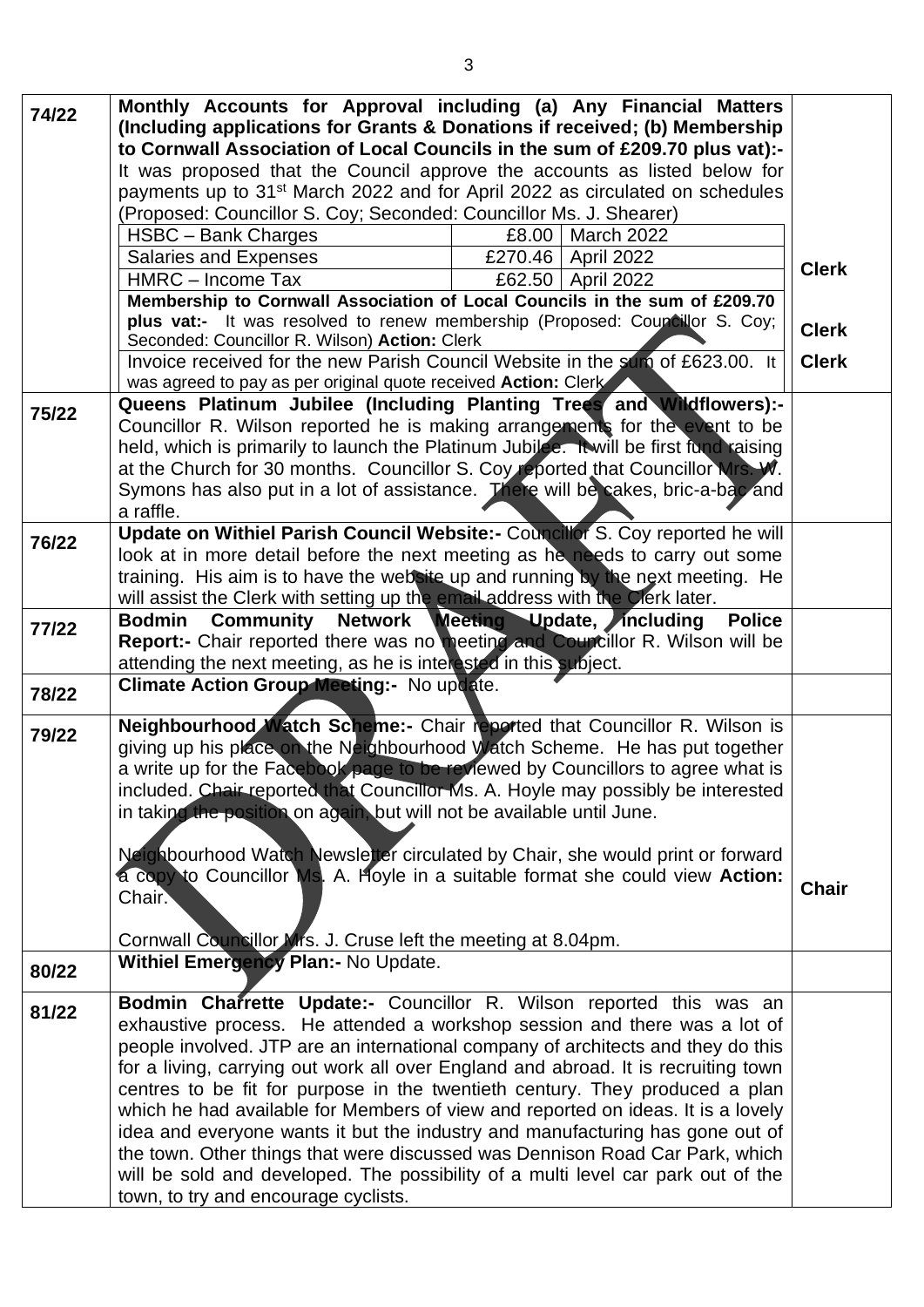|       | The Schools and traders were consulted and there was a selection of everyones<br>ideas. They were very sypmathic with regards to the buildings in the town.                                                                                                                                                                                                                                                                                                                                                                                                                                                                                                                                                                                                                                                                                                                                                                                                                                                                                                                                                                                                                                                                                                                                                                                                                                                                                                      |                    |
|-------|------------------------------------------------------------------------------------------------------------------------------------------------------------------------------------------------------------------------------------------------------------------------------------------------------------------------------------------------------------------------------------------------------------------------------------------------------------------------------------------------------------------------------------------------------------------------------------------------------------------------------------------------------------------------------------------------------------------------------------------------------------------------------------------------------------------------------------------------------------------------------------------------------------------------------------------------------------------------------------------------------------------------------------------------------------------------------------------------------------------------------------------------------------------------------------------------------------------------------------------------------------------------------------------------------------------------------------------------------------------------------------------------------------------------------------------------------------------|--------------------|
|       | Councillor Ms. A. Hoyle reported it is totally inpracticable as Royal Mail vans go<br>up through the town every day to the Post Office, which is the middle of the<br>town. She reported this is probably the third or forth presentation for Bodmin<br>Town. She herself took part in previous schemes. She believes exactly the same<br>things have been said and raised each time this has come forward.                                                                                                                                                                                                                                                                                                                                                                                                                                                                                                                                                                                                                                                                                                                                                                                                                                                                                                                                                                                                                                                      |                    |
|       | Councillor S. Coy asked who would be paying for this scheme. It was noted it<br>would in partnership with local stakeholders, nothing more was known.                                                                                                                                                                                                                                                                                                                                                                                                                                                                                                                                                                                                                                                                                                                                                                                                                                                                                                                                                                                                                                                                                                                                                                                                                                                                                                            |                    |
|       | Chair felt it was all very interesting and did not disagree with any of the<br>initiatives. The initial idea was to involve all Parishes around Bodmin and there is<br>nothing more the Parish Council can do but note what was said.                                                                                                                                                                                                                                                                                                                                                                                                                                                                                                                                                                                                                                                                                                                                                                                                                                                                                                                                                                                                                                                                                                                                                                                                                            |                    |
|       | Councillor R. Wilson asked why we cannot re-open the link from Bodmin<br>Parkway to the Town, this would be realistic to bring people into the town.                                                                                                                                                                                                                                                                                                                                                                                                                                                                                                                                                                                                                                                                                                                                                                                                                                                                                                                                                                                                                                                                                                                                                                                                                                                                                                             |                    |
| 82/22 | Chair thanked Councillor R. Wilson for reporting this evening.<br>Parish Councillor Training Requirements: - No updates.                                                                                                                                                                                                                                                                                                                                                                                                                                                                                                                                                                                                                                                                                                                                                                                                                                                                                                                                                                                                                                                                                                                                                                                                                                                                                                                                         |                    |
|       |                                                                                                                                                                                                                                                                                                                                                                                                                                                                                                                                                                                                                                                                                                                                                                                                                                                                                                                                                                                                                                                                                                                                                                                                                                                                                                                                                                                                                                                                  |                    |
| 83/22 | Newsletter Report Update and arrangements:- It was proposed that<br>Councillor R. Wilson compiles the report this month and circulates to all<br>Councillors and the Clerk for approval and confirmation before submitting<br><b>Action: Councillor R. Wilson.</b>                                                                                                                                                                                                                                                                                                                                                                                                                                                                                                                                                                                                                                                                                                                                                                                                                                                                                                                                                                                                                                                                                                                                                                                               | CIIr. R.<br>Wilson |
| 84/22 | Correspondence - Clerk listed correspondence and actions required:-<br>1. Cornwall Council - Town & Parish Council Newsletter - 11 <sup>th</sup> March 2022<br>2. CALC - Support for Ukraine - Update<br>3. CALC – NALC announces National Salary Award 2021/2022<br>4. Cornwall Council - Heightened level of cyber threat - a message from the<br>National Cyber Security Centre<br>5. CALC - Ukraine Update<br>6. CALC-NALC Newsletter<br>7. CALC - Pledge for nature campaign and local Ecological Emergency Summit<br>8. CALC - Presentation by Nature Recovery Team<br>9. Cornwall Council - Community Link Officers: Allocation to Community<br><b>Network Areas</b><br>10. Bodmin Police Station - March Newsletter<br>11. Cornwall Council - Revised Community Link Officer allocations<br>12. CALC - Major joint police drug operation shows South West is no place for<br>drugs<br>13. Great Western Railway – GWR Night Riveria returns to full service<br>14. CALC – Cornwall Council: Homes for Ukraine Information<br>15. Cornwall Council – The Platinum Jubilee Parade – 12.30pm, Truro, Thursday<br>$2nd$ June 2022<br>16. CALC - Steve Parkinson Courses for 2022<br>17. Office of the Police & Crime Commissioner - Video Recording Advocate<br>Volunteers Seminar held at Bodmin on 22 <sup>nd</sup> March 2022<br>18. CALC - Cornwall Community Governance Review<br>19. Cornwall Council - Cornish Language - (a) new development and (b) |                    |
|       | Platinum Jubilee                                                                                                                                                                                                                                                                                                                                                                                                                                                                                                                                                                                                                                                                                                                                                                                                                                                                                                                                                                                                                                                                                                                                                                                                                                                                                                                                                                                                                                                 |                    |